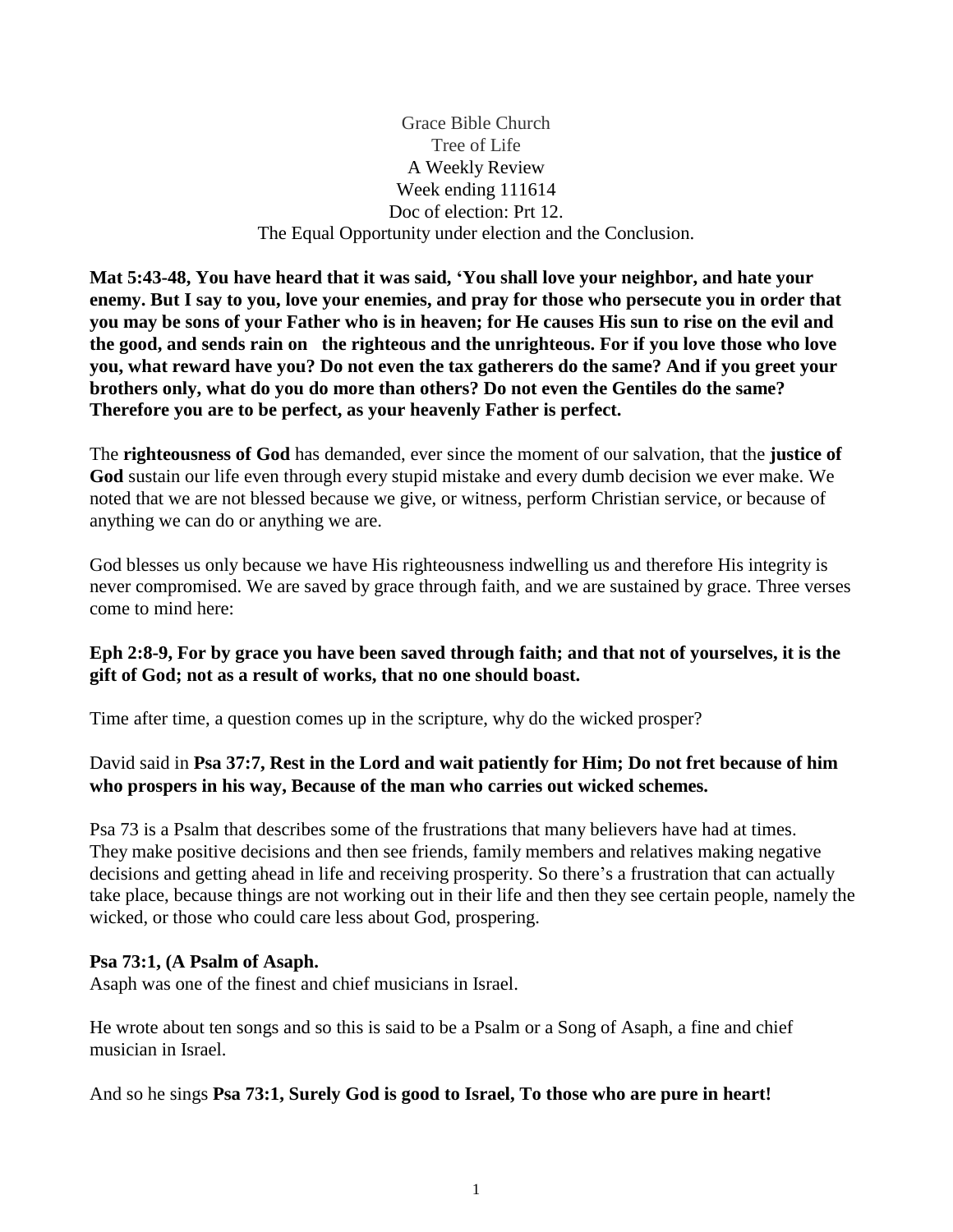This type of thinking that *"God is good to His people,"* is very important especially when you're going through something and you don't know how that thing is going to turn out. When you're going through adversity in time or disaster, remember:

Even if you don't understand what you're going through remember God is good to His people. Then in verse 2 he describes for us how he almost slipped.

# **Psa 73:2, But as for me, my feet came close to stumbling; My steps had almost slipped.**

How?

# **Psa 73:3, For I was envious of the arrogant, {As} I saw the prosperity of the wicked.**

The word envious means jealous - I was envious. It starts out with envy in the soul and then turns into jealousy. I was envious or jealous of the arrogant, as I saw the prosperity of the wicked. Note that there are certain people who prosper even though they are wicked. And one of the main reasons is found in ur main passage in Gen 17, blessing because of association with a mature believer. And so he says, **"For I was envious or jealous of the arrogant as I saw the prosperity of the wicked."** 

You see what he was doing, he was looking too much at one thing: their present condition, he saw what they had right now, but he forgot their future. He saw what God had given them. God in His Grace actually will allow the wicked to prosper on this earth. One of the reasons is because this is their Heaven. And God loves them so much. He sent His uniquely born son for them but they rejected Him.

However, His impersonal love, loved them. He sent His Son to die for their sins and they rejected Him so this is their only form of prosperity. This is their Heaven. Once they die they suffer in the eternal lake of fire and so in God's grace, He blesses them and lets them have some enjoyment, because He's a just and righteous God. And therefore in **Mat 5:45b, He causes His sun to rise on {the} evil and {the} good,**

So, there are reverisionistic believers and unbelievers who cheat and lie and steal and who are criminals and who would do what they can to get ahead and they can get more than you. And that's what happened to this individual, he saw the prosperity of the wicked.

# **Psa 73:3, For I was envious of the arrogant, {As} I saw the prosperity of the wicked.**

What did he see? He saw their outward display of prosperity. He saw what they had. Some of us do that as well. We see what people have. A New car, new home, better job, fine clothing, no problems with the finances, everything going right. We look at what they have, but we only see their outward display. We don't see the discomfort and lack of content in their soul. Wu don't see when they go to sleep at night that they have all these riches and all these things and all this form of prosperity, but there's something missing in their soul.

They don't have that peace that goes beyond understanding (Phi 4:6). Most of you would be shocked if you could trade places with a millionaire, or a person who has everything going for them. You would be shocked at how fast you would say, *"I want to come back to my life, I don't want to trade places*  with them." Because of their discomfort that they have in their soul inwardly.

# **Psa 73:4, For there are no pains in their death; And their body is fat.**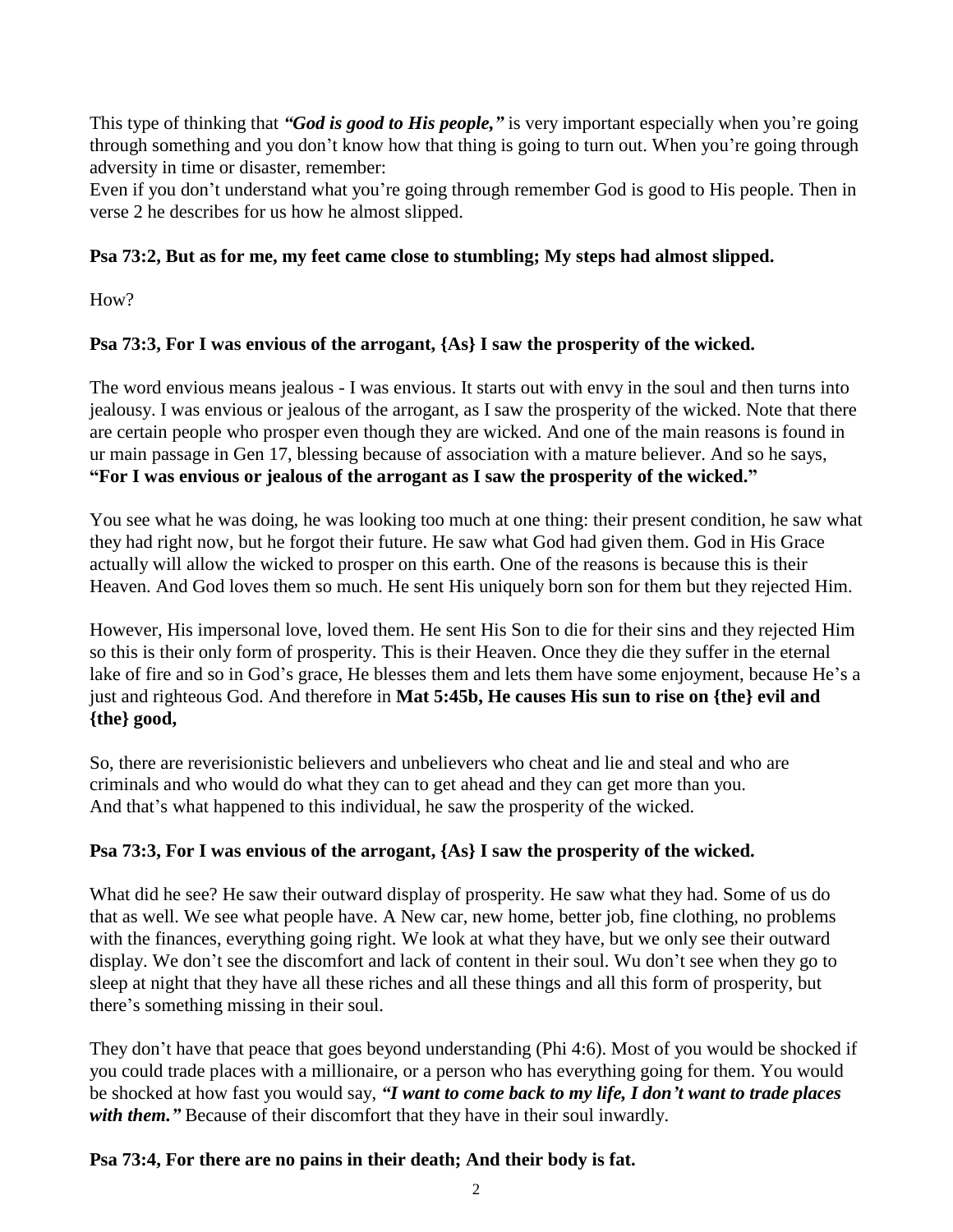Now, he doesn't know whether or not there are no pains in their death. He's just thinking like many do. Many people think that if you have money, if you have prosperity all your problems are solved and that's not true at all. When it says that "their body is fat." it means that their strength was from their riches and they were really healthy. In the ancient world, prosperity was manifested by the strength of the human body being healthy and prosperous through the physical body. Remember that this is the thinking of the individual who almost slipped. He almost slipped away from God. He said, "There's no pain from their death," everything goes right, but look at what I'm going through. You can see a little bit of arrogance coming through. But, you always need to remind yourself of something, you have something in your soul that money cannot buy, a peace that you can go through a tragedy, disaster, sickness, and still say, "I have learned to be content in whatever state I am in." You cannot buy true contentment.

# **Psa 73:5, They are not in trouble {as other} men; Nor are they plagued like mankind.**

Remember again that this is the thinking of the individual that almost totally slipped away from that which was important, the plan of God. He says, "They (the wicked) are not in trouble as other men; nor are they plagued like mankind." There are some things about the wicked who prosper or people who have riches. They don't have to be concerned about where there next meal is going to come from. They don't have to be concerned about who's going to pay for the insurance, for their health insurance, who's going to pay the car payment. They don't have to worry about those things and the ordinary domestic and personal troubles that we would have as naturally minded individuals or people who are not rich.

#### **Psa 73:6, Therefore pride is their necklace, the garment of violence covers them.**

They think they're something. In other words, they wear their own pride and their own violence as jewelry and they want everyone to see "Look what I've got. Look what I am. Get out of my way.

# **Psa 73:7, Their eye bulges from fatness; The imaginations of {their} heart run riot.**

When it says, "Their hearts run riot" it refers to fact whatever their heart wants, they get, because of their riches. Solomon said this in **Ecc 2:10, And all that my eyes desired I did not refuse them. I did not withhold my heart from any pleasure,**

He said this when he was miserable. He was the most miserable person in the world at this time and he said, *"All that my eyes desired, I did not refuse them."* How would you like to have at your resource anything you want, anything you could buy?

# **Psa 73:8-9, They mock, (They usually make fun of what other people have or don't have) and wickedly speak of oppression; They speak from on high. They have set their mouth against the heavens, And their tongue parades through the earth.**

*They speak from on high* **refers to their arrogance**. They usually say, "I could care less about God." People think that what they say is very important. w*hat they say parades through the earth.* It's like a parade accepted as mankind's tremendous wisdom because of their so-called success. In other words, when it says, *"They have set their mouth against the Heavens."* **They deny God. They reject God. They attack God.** There's the "I Will" syndrome of Satan. And, what they say is considered by human viewpoint to be wisdom and success.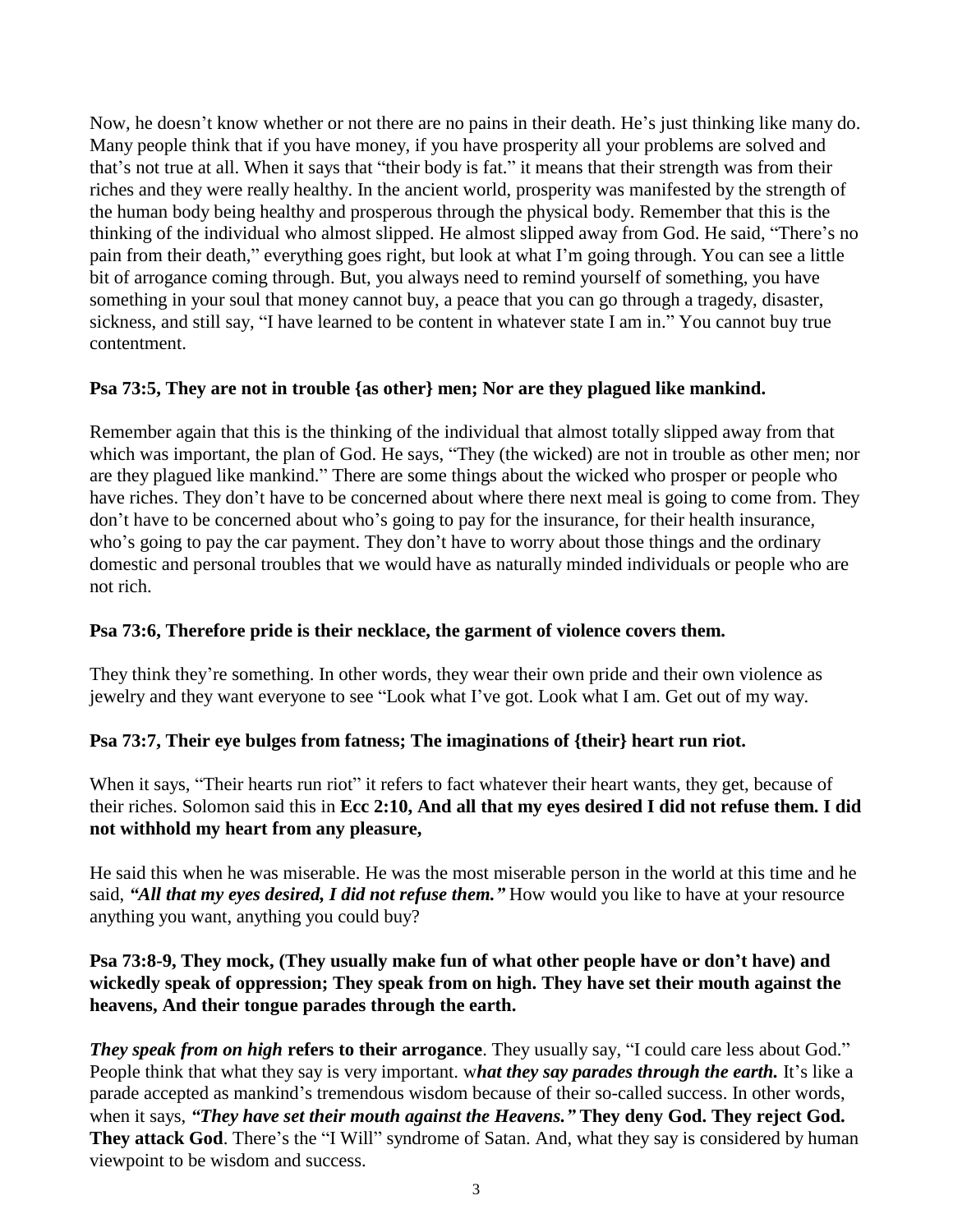## **Psa 73:10, Therefore his people (a reference to the wicked who prosper, they always have people because of their riches) Therefore his people return to this place; And waters of abundance are drunk by them.**

In other words, they recruit more wicked people like themselves and teach them to do the same things.

# **Psa 73:11, And they say, "How does God know? And is there knowledge with the Most High?"**

They deny the Omniscience of God, reject His Doctrine.

#### **Psa 73:12, Behold, these are the wicked; And always at ease, they have increased {in} wealth.**

Everything goes right for them*.* They can buy their way out of things. They get accused of a crime, they buy their way out. They have a need, they buy there way out. They need something, they buy it. Whatever it may be, they buy it. In their carnal security, they become very powerful and mighty.

The writter began to look at what people had overtly instead of what he had and that's why he almost slipped. And that's why he almost slipped.

#### Look at **Psa 73:13, Surely in vain I have kept my heart pure, And washed my hands in innocence;**

Have you ever thought that? This is crazy, I'm following God. I'm taking in Doctrine, it's all vanity. If you lie and steal and cheat and get ahead, or if you lie and steal and cheat, you can get the job. If you're honest, you don't get the job. It's all vanity. I try to do the right thing. I try to be honest with people. I try to love people and level with them and along comes this conniver, this deceiver and he just lies and he gets everything. Sometimes this is the thinking of those believers who are trying to do right things, but who do not see immediate results.

#### **Psa 73:14, For I have been stricken all day long, And chastened every morning.**

This may be true for a believer who is under divine discipline, because of rejection of God's plan for his life, but this is not the norm and standard for those in God's plan. We're not stricken all day long, or chastened every morning. If we have positive volition, we're not. But we are stricken and chastened if we have negative volition.

#### **Psa 73:15-16, If I had said, "I will speak thus," Behold, I should have betrayed the generation of Thy children meaning that he knows that the answer is not to become wicked so he can prosper***.* **When I pondered to understand this, It was troublesome in my sight.**

So, I'm trying to make godly decisions and everything's going wrong. And here's Jack, my neighbor cheating, lying, stealing and getting ahead and everything's going right. *"When I ponder to understand this, it was troublesome in my sight."* However, please notice the first word in verse 17.

Until. *"Until I came into the Sanctuary of God;"* that's a good place to go when you have a problem. *"Then I perceived their end."* Once he came back into the sanctuary or the place where God's Word was taught, his eyes were opened again to the truth. You see, that's what happens to a lot of people. They live in the world, in the cosmic system. Everything goes wrong and all of a sudden they come back to church and they go, "Oh yeah!" And, that's what happened to the writter of this Psalm.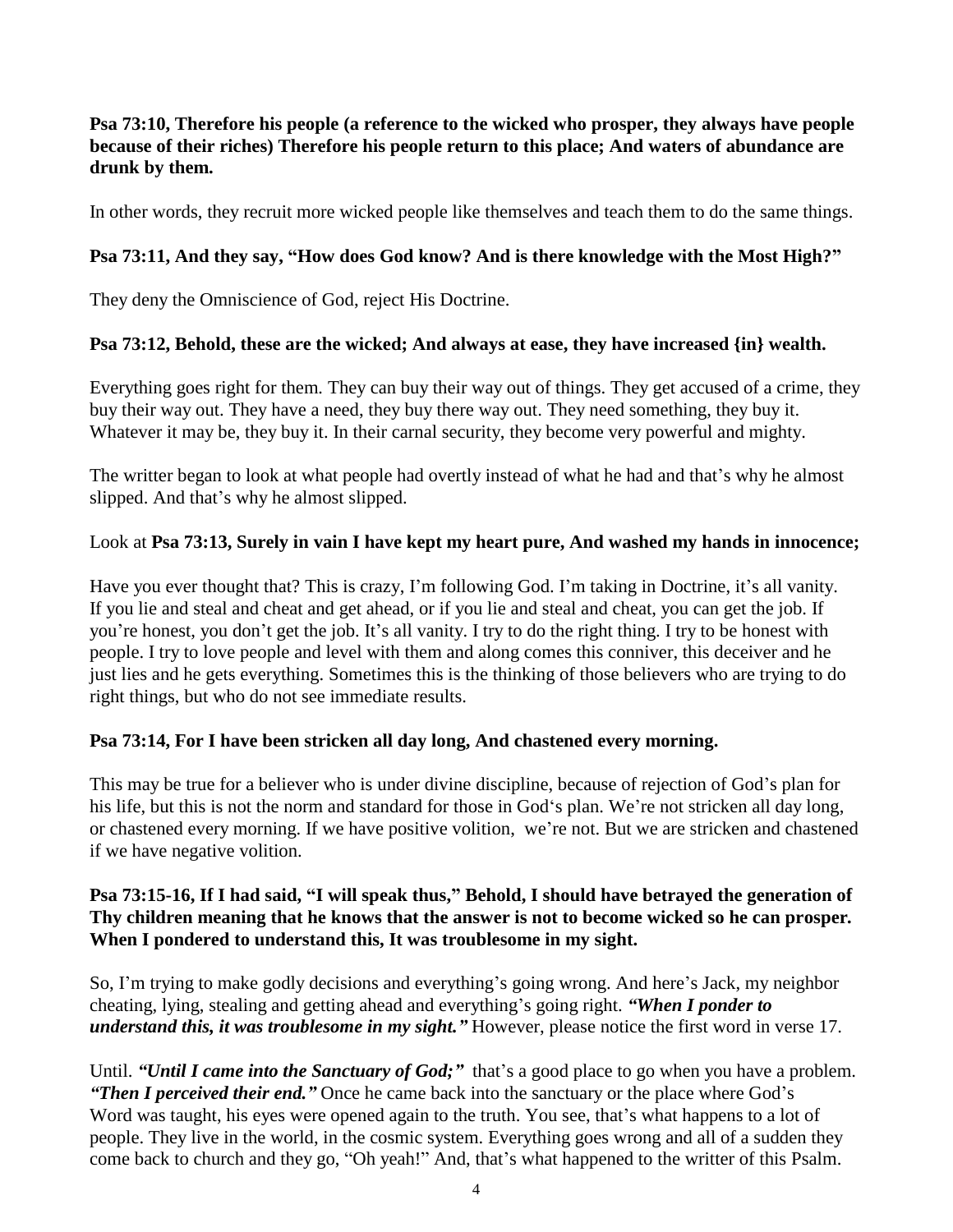Once he came back to the sanctuary or the place where God's Word was taught, his eyes were opened once again to this truth. A light came upon him and he withdrew from the ways of the world and drew toward, drew near toward the ways of God. When things are not going right in your life, that's a time to draw near. If everything's going wrong in your life say, "I better get to class right now, things are not working out and I know God is on my side, I need some enlightenment. I need to hear what the Spirit says to the church." This man was starting to say, "The wicked are better than the Godly."

Until he came back into the place where God's Word was taught. And, then he said, "Oh yea! That's right." His eyes were opened. He saw truth. The light came upon him. When he was living in the ways of the world, the darkness came upon him. When he came back to the ways of God, the light shined upon him and gave him a direction. And, then notice what verse 18 says.

# **Psa 73:18, Surely Thou dost set them in slippery places; Thou dost cast them down to destruction.**

They were standing on a smooth place (everything's going smooth for them), but always remember something - smooth places can be very slippery. Sometimes we think everything is going smooth, but the smooth place can be very slippery. And, they may be standing on a smooth place, but all of a sudden that place that they're standing on is very slippery.

# **Jer 23:12, "Therefore their way will be like slippery paths to them,**

They may be prospering right now, but slippery paths are going to follow.

# **Ecc 8:11, Because the sentence against an evil deed is not executed quickly, therefore the hearts of the sons of men among them are given fully to do evil.**

They keep doing it, because they think they're getting ahead, they're getting away with it. They're not. The Lord says, *"There's a year for their punishment"* meaning every person who is anti-God and has negative volition has a year assigned by God for their punishment.

# **Psa 73:19-20, How they are destroyed in a moment! They are utterly swept away by sudden terrors! Like a dream when one awakes, O Lord, when aroused, Thou wilt despise their form.**

**In other words, When the person awakes, the dream is forgotten quickly - so will the wicked and their prosperity.** Their prosperity will be forgotten very quickly as well. You have something far greater than any rich man could ever, ever buy and never forget that.

# **Psa 73:21-22, When my heart was embittered, And I was pierced within, Then I was senseless and ignorant; I was {like} a beast before Thee.**

Notice what he says. "I was senseless and ignorant; I was like a beast before thee." The word for *"beast"* is the Hebrew word behemah which refers to the water ox or the hippopotamus and it means a plump colossus of flesh which is an emblem of colossal stupidity. That is the definition of behemah, a plump colossus of flesh, which is an emblem of colossal stupidity.